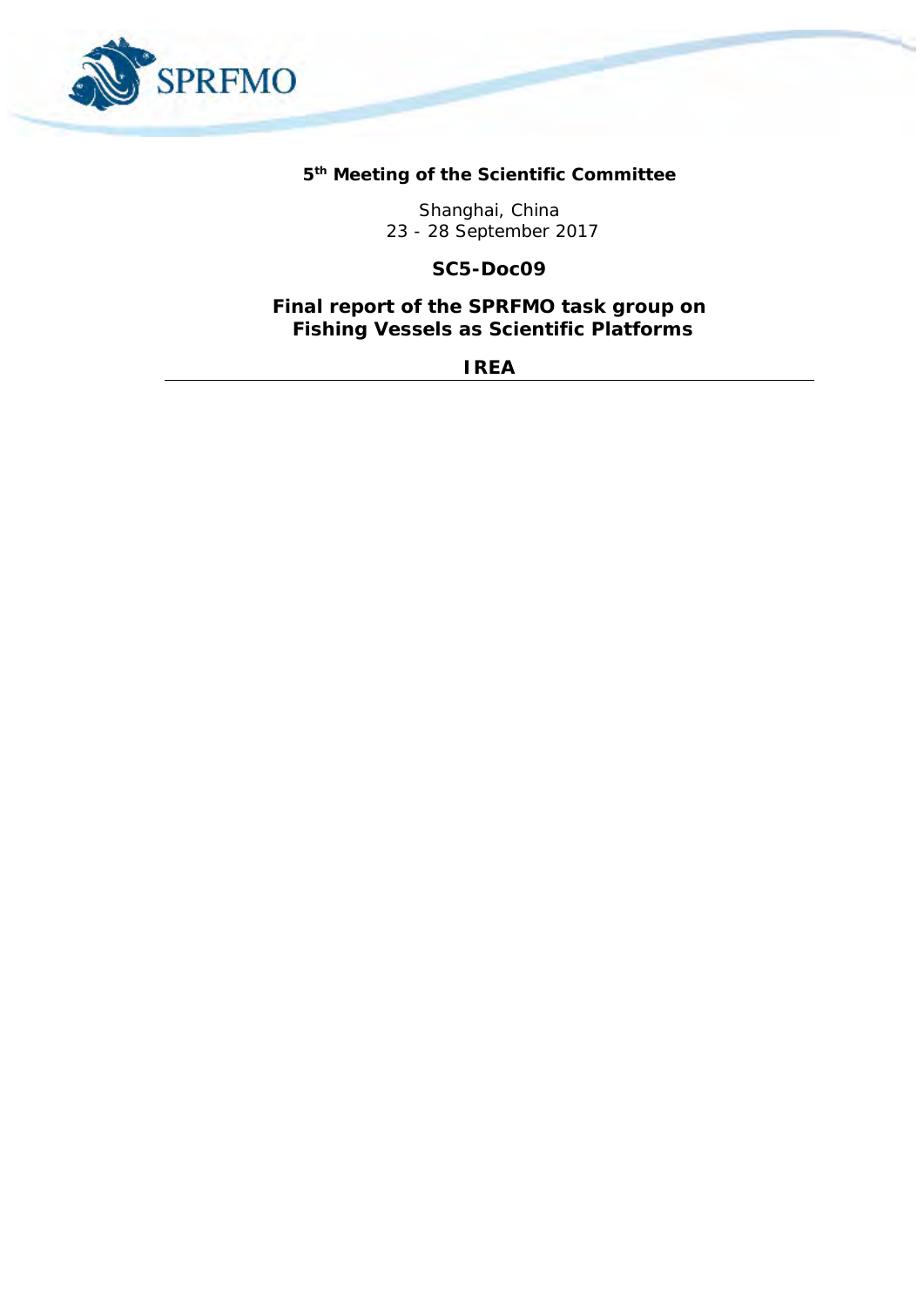## **SPRFMO TASK GROUP ON FISHING VESSELS AS SCIENTIFIC PLATFORMS Final report**

IREA, July, 2017

#### **INTRODUCTION**

In 2008 scientists of different countries presented a proposal to take into consideration the data collected aboard fishing vessels, and particularly acoustic data. They based their proposal on the fact that many industrial fishing vessels were equipped with updated acoustic instruments, e.g. the SIMRAD ES70 echo sounder, which characteristics are similar to those of the scientific echo sounder EK 70 from the same manufacturer. This proposal was based upon the large series of works performed in this area, particularly inside ICES (e.g. CRR ICES # 144; 187; 209; 235; 287). Between 2008 and 2014, SPRFMO asked for more information, and especially on the acoustic characteristics of fishing vessels, the type of data collected, the methods for collecting, processing and analyzing the data, etc. and a series of meeting were organized, inside and outside SPRFMO. It was particularly important to get the advices of the international scientific community and the questions were transmitted to the ICES WGFAST (Working Group on Fisheries Acoustics Science and Technology) which represent the most important world forum in this discipline. Among other interactions, we may cite those reported to SPRFMO during the scientific meeting in Viña del Mar (Viña del Mar, 21-28 October 2010): Meeting in San Diego before ICES WG FAST working group, April 2010 (8 participants present among the 15 members of the group) and a Communication presented at the ICES International Conference on Fishery dependent data, Galway, June 2010 (see SWG-09-JM-05). The organization of a formal group was submitted to the Scientific Committee in Hawaii in 2014 (annex 1).

During its 2<sup>nd</sup> meeting in Honolulu (Hawaii) in September 2014, the SPRFMO Scientific Committee recommended to SPRFMO to create a dedicated Task Group, and the final decision was the following:

### *Enhanced use of fishery dependent acoustic data.*

*The SC was requested to establish a Task Group on the Standardization of Acoustic Data from commercial fishing vessels with the following objectives:*

- *Establish common protocols (settings of the instruments and calibration procedures; definition of indicators; etc.)*
- *Develop collaborative approaches for providing contributions to an ecosystem approach to stock assessment and the provision of ecological and fishing information to SPRFMO;*

*● Develop a "methodological package" to allow potential users to process their own data under an agreed international format.*

*The Task Group was proposed for three years under the chairmanship of François Gerlotto (IREA). Participation would be open to all interested Members, CNCPs and Observers. Specialists in acoustics would also be encouraged to join.*

*The working programme of the Task Group would follow the recommendations of the workshop on "Fishing vessels as scientific platforms". The Task Group would set up an annual workshop and work intersessionally through remote communication means. For the first year, it was recommended that the Task Group work on the development of a protocol for vessel calibration. The Task Group should report to the SPRFMO Scientific Committee and work in collaboration with the ICES WGFAST and the International Advisory Committee of IREA to avoid any duplication and to ensure the scientific quality of its work.*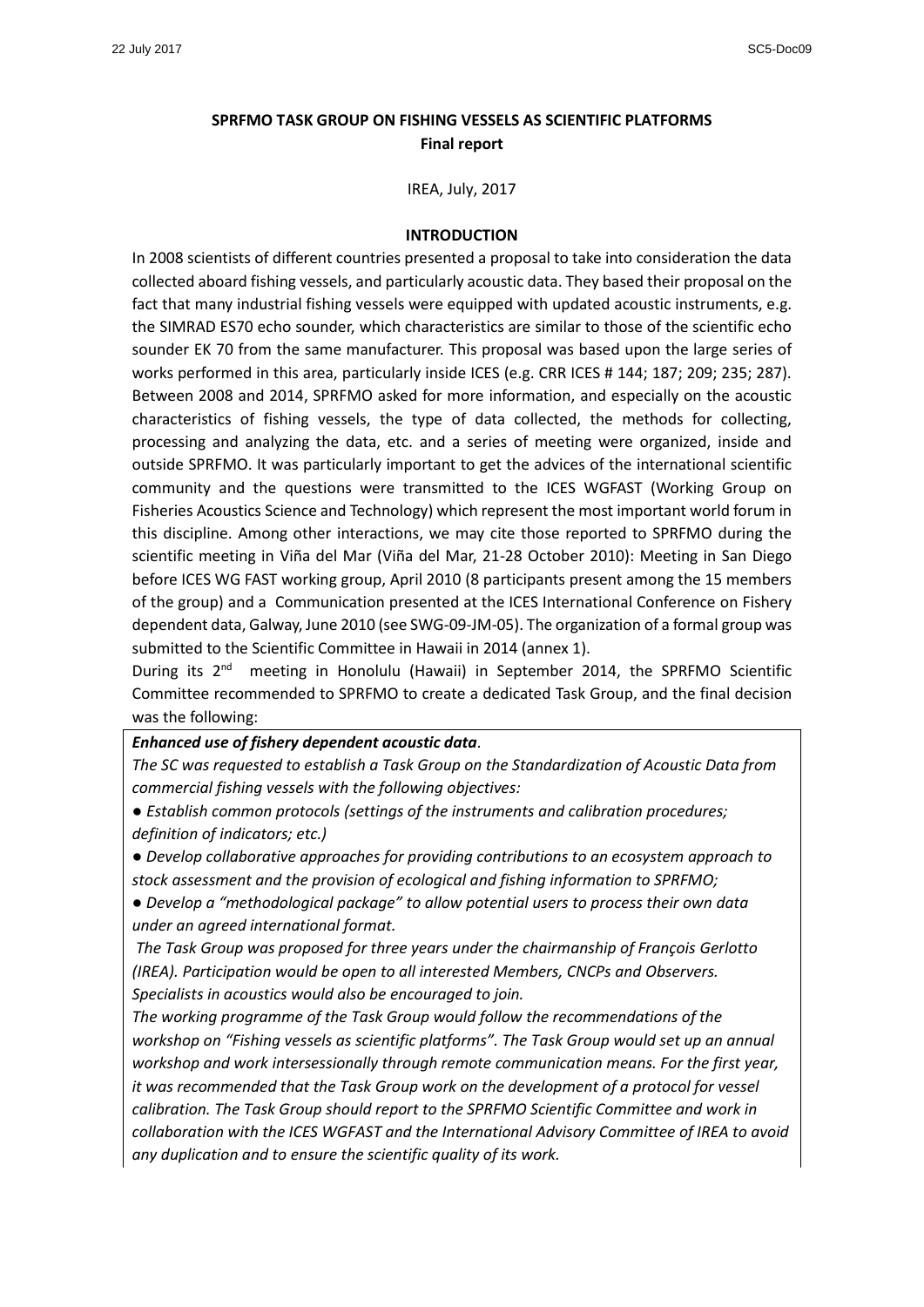*The activities of the Task Group would be supported by IREA (through its regular work) and by already committed contributions from fishing companies. Other sources of funding would be explored. Travel expenses would be covered by participants.*

### **ACTIVITIES ACHIEVED DURING THE 3 YEAR PERIOD**

Following this decision, IREA organized the activities with the support of different Institutions, and particularly the SNP (Sociedad Nacional de Pesquerias, Lima, Peru) and IMARPE (Instituto de Recursos Pesqueros, Lima, Peru), and with the sponsoring of several companies and manufacturers (SIMRAD, IXBLUE, WWF, Oceana, TNC, etc.).

# **FIRST WORKSHOP. Lima, September 2015: Protocol for calibrating echo sounders aboard fishing vessels**

The activities followed the recommendations of the Scientific Committee, and a first workshop was organized in Lima in 2015 to establish a protocol for acoustic calibration of echo sounders aboard fishing vessels. Calibration is the preliminary action to perform before any data collection be performed, and it was logically the first priority for the Task Group.

This meeting was organized by SNP and a document was produced under the leadership of Dr Adam Dunford (NIWA, New Zealand). This document was later submitted to the ICES WG FAST and approved after some corrections and edition. It was transmitted to SPRFMO. Taking advantage of this first meeting, IREA submitted to the scientific journal Fisheries Research the edition of a special issue on "Fishing Vessels as Scientific Platforms" which was accepted and published in 2016. A report of activities of the Task Group was submitted to the Scientific Committee during its 3rd meeting in Port Vila, Vanuatu. Participants came from Peru (IMARPE, SNP, Univ. Federico Villareal, IREA), New Zealand (NIWA), Chile (IFOP), Canada (DFO), USA (NOAA), Netherland (IMARES).

# **SECOND WORKSHOP. Lima, November 2016. Definition of a common equation of Target Strength for the Chilean Jack Mackerel.**

After calibration, using a common equation (or set of equations) was also critical. Indeed the objective of gathering all the acoustic information from the different fleets exploiting CJM requires that all of them are transformed from acoustic value to biomasses using a common method.

This meeting was organized by SNP and the University Federico Villareal in Lima. It gathered scientists from Peru (IMARPE, SNP, Univ. F.V., IREA), Chile (IFOP, INPESCA), Canada (DFO), Norway (IMR). Two major results were obtained:

- There are no significant differences between the TS equations in the different parts of the South Pacific Ocean, with the exception of New Zealand where results differ significantly from the other areas: but is is likely that these differences are the results of methodological choices as NZ calculated a common TS value for all the different species of jack mackerel in its fishing area, the CJM being the less represented. Some future research was suggested by the T.G. Therefore a single equation was agreed by all the participants for the whole South Pacific, both for 38 and 120 kHz frequencies. Actually the 38 kHz equation is already the one mostly used by the different laboratories. The 120 kHz equation was calculated by the T.G. and it is recommended that more measurement be performed in order to confirm the result.
- A discussion was developed during the workshop to discuss on the use of this new source of data.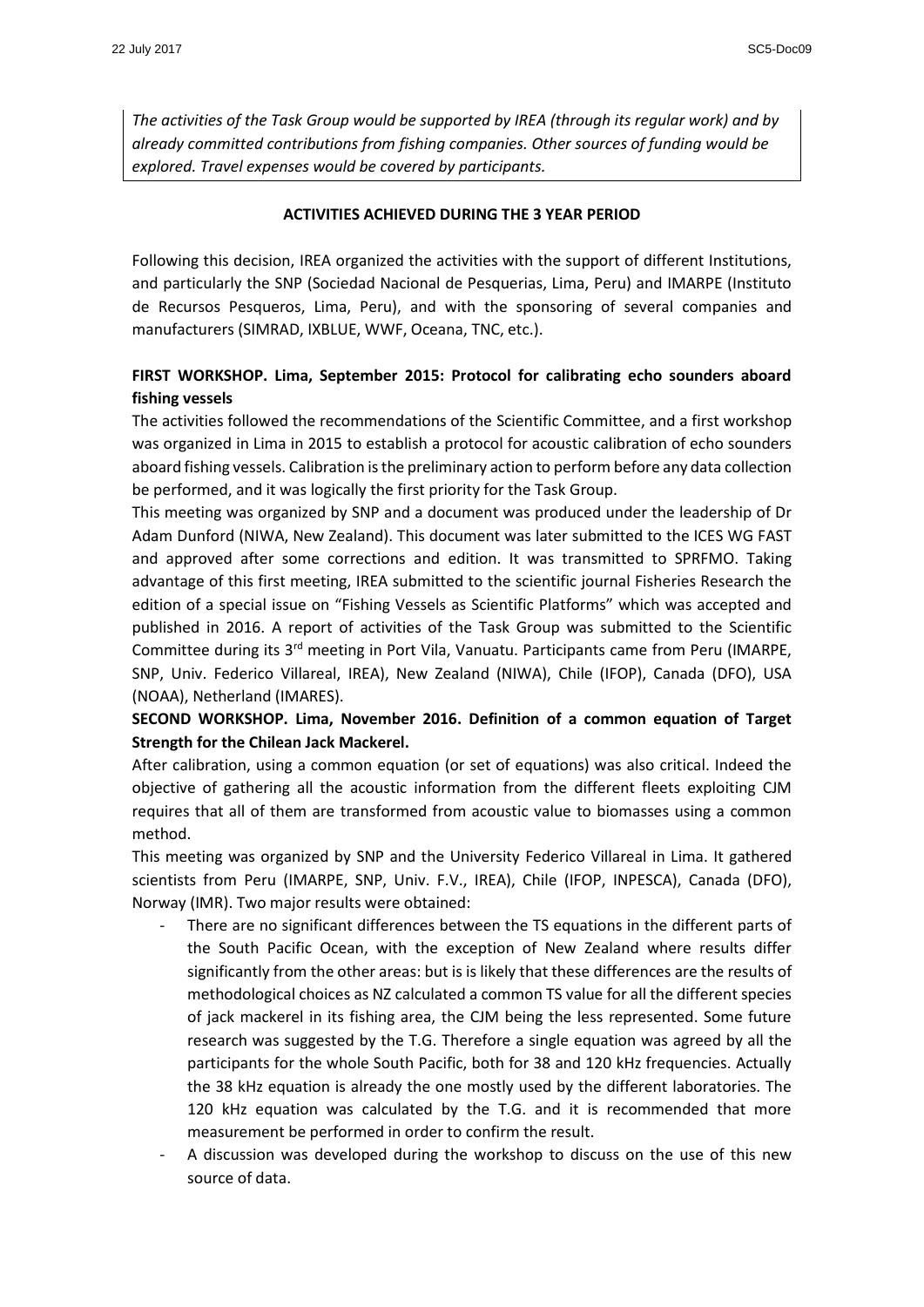Due to the delays for organizing the workshop, it has not be possible to report to the Scientific Committee during its  $5<sup>th</sup>$  meeting in Netherland, and the report will be submitted at the  $6<sup>th</sup>$ meeting in Shanghai.

# **THIRD WORKSHOP. Lima, September 2017. Study of data management methods and techniques.**

This workshop was also delayed, because of availability of invited keynote speakers. Its objective is to evaluate methods and tools applicable for management of data collected aboard fishing vessels, and more generally to establish a general protocol for data, metrics and indicators to be defined and used for an environment and habitat monitoring. The amount of data from fishing vessels is orders of magnitude higher than the conventional sources of data, and there is need to organize and synthesize them.

The workshop is open to all the scientists from the SPRFMO area who could be interested. Some foreign scientists have been invited, under the condition that funding be obtained by Institutes and sponsors.

The objectives of the workshop are:

- To receive experienced scientists (Dr John Horne from the University of Washington, Seattle, and Ing. Jeremy Habasque, from IRD, France) who will present their own experiences and how they could be adapted to the case of SPRFMO data;
- To define the necessary metrics to be collected, the data structure and to build indicators likely to describe properly the evolution of the major fish populations in the SPRFMO area (beginning with the case of CJM).

A draft report will be presented to the SC and a final version transmitted to SPRFMO.

### **GENERAL CONCLUSIONS**

The three major activities listed by the SC have been performed during this 3 year period. Except for the 3<sup>rd</sup> activity (data management) which is not yet finalized, reports have been submitted to the international community and to the SPRFMO Scientific Committee.

These results demonstrated the efficiency of acoustic data from fishing vessels. It was confirmed that echo sounders from fishing vessels could be calibrated in the same way as those aboard research vessels and that the data can be aggregated to other scientific data and indicators. This has been performed by the SNP since 2011 through the organization of workshops organized by the SNP Scientific Committee to study the yearly status of the CJM stocks and provide a report to the Peruvian delegation to the SPRFMO Scientific Committee. Results concerned fish abundance, distribution, biology, behaviour and ecology. They have shown their utility for the Peruvian delegation for preparing the official scientific report on CJM in Peruvian fisheries.

We can safely conclude that acoustic data from fishing vessels are fully usable for research. This conclusion was supported by the international community and was confirmed in the articles published in the special issue of Fisheries Research edited by IREA. A series of obvious recommendations to develop research on fisheries acoustics, to continue studying target strength, to improve the calibration procedure in order to follow the improvements of the techniques, have been listed in the different reports, and conclusions on the data management will be submitted soon to SPRFMO.

Another conclusion from the Task Group is that it becomes possible nowadays, through the addition of these new data and indicators to those already used by the scientists (mostly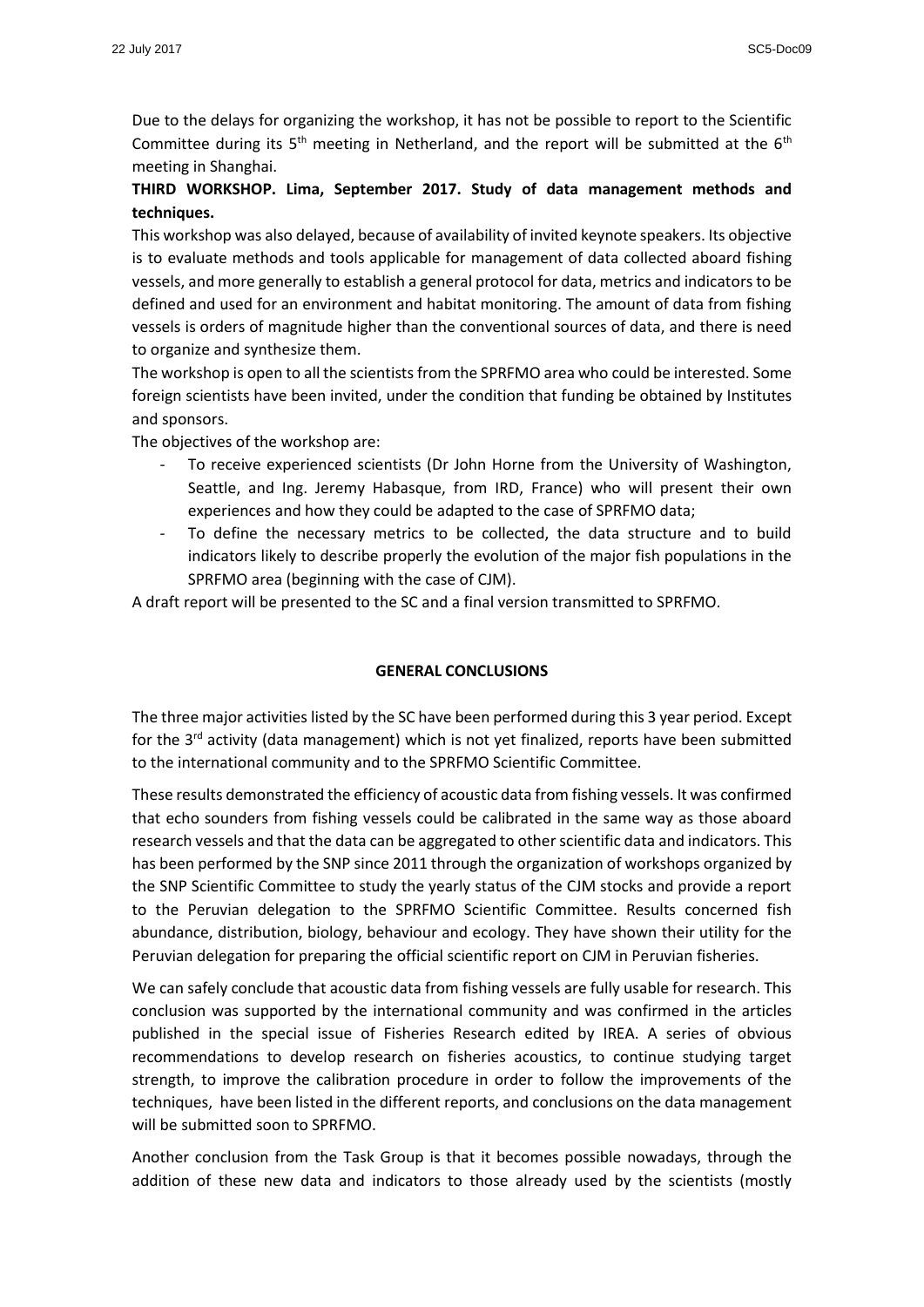research surveys, fisheries data, biological experiments and analyses, and satellite data), to perform an ecosystem approach to the main SPRFMO fisheries and particularly to evaluate the possibility of using the habitat as a general indicator. A proposal has been written and submitted to the SPRFMO Scientific Committee during its  $6<sup>th</sup>$  meeting.

## **BIBLIOGRAPHY**

- Acoustic Black Boxes Project (CoML-IMARPE-IFOP-IRD-INIDEP). 2003
- CRR ICES N°144 on calibration of acoustic instruments. 1987.
- CRR ICES N°187 on acoustic survey design. 1987
- CRR ICES N°209 on noise measurements. 1995
- CRR ICES N°235 on target strength methodology. 1999
- **CRR ICES N°287, on the use of fishing vessels for scientific data collection. 2007**
- CCAMLR Acoustic Protocol for the Krill's Synoptic Antarctic Survey (1999, reviewed in 2006).
- CPPS Workshop on standardization of acoustic methods. 2000
- Gerlotto, F., Gutierrez, M., Castillo, J., 2010. The importance of acoustic data from fishing vessels for the analysis and management of the Chilean Jack Mackerel fishery in the South Pacific Ocean Communication to the ICES Symposium on Fisheries dependent data, Ireland, 23-26 August, 2010. SWG-09-JM-05
- ISPPA (LME) Project (IRD-IMARPE-IFOP). 2002
- Melvin, G.D., Gerlotto, F.M., Lang, C.B., and Trillo, P. (Eds), 2016. Special Issue: the use of fishing vessels as scientific platforms. Fisheries Research, vol. 178, 15 papers: 151 pages.
- Methodological proposal issued during 1<sup>st</sup> International Jack Mackerel Workshop carried out in Santiago ("providing ecological insights from sound"). (TASA-IMARPE-IRD). 2008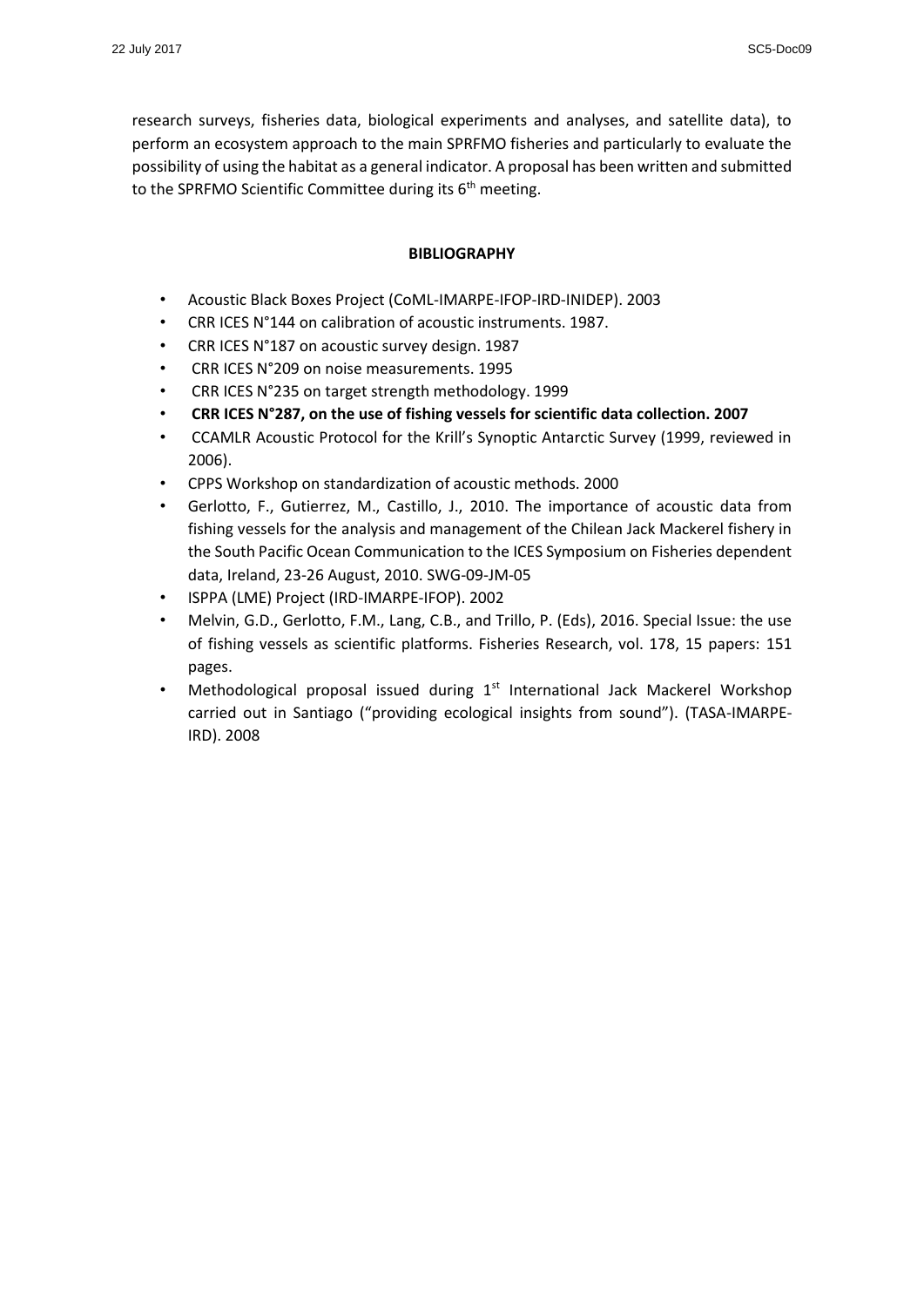#### ANNEX 1

## **PROPOSAL FOR THE ORGANIZATION OF A TASK GROUP ON "FISHING VESSELS AS SCIENTIFIC PLATFORMS"**

#### **IREA, 2014**

After 7 years of tests and experiments, the scientific validity of the acoustic data collected by the fishing vessels has been demonstrated. The results can improve significantly the understanding and the analysis of the populations of jack mackerel in the South Pacific. Nevertheless this source of information cannot extend to all the members of SPRFMO before a common methodology of collection and processing of the data and a protocol of calculation for the indicators be establish. This must be promoted by the SPRFMO in order to get approval of all. In order to fulfill such activities, the SPRFMO counts on a tool: the "Task Group" (T.G.). Until now two T.G. were established: the first T.G., elaborated to make an evaluation of the population of jack mackerel with simulated data, was cancelled when was a common methodology of evaluation that finally was in the JJM. The second was created to standardize the readings of otholiths of jack mackerel (Rodolfo Serra, IFOP, Chile), and is still in course. It is suggested to the SPRFMO to create a new T.G. on the standardization of the acoustic data.

### **OBJECTIVES**

A first technical goal it is to establish common protocols (to select settings of the instruments and calibration procedures; to define a common methodology to calculate indicators; etc.).

A second, scientific, objective, is to develop common analyses common between the different fisheries to describe to the populations and their dynamics (through international workshops) and to provide to the SPRFMO ecologictheiral and fishing information to improve its models of dynamics of populations.

The third objective, of cooperation, is to put in hands of any potential users a "methodological package" to allow process their own data, under an international format. This can be considered at national level (harmonization between the fishing companies) as well as at international levels.

Note: the objective of the T.G. is strictly methodological; it is not to exchange or to share data nor to create a data base.

### **BENEFITS**

For the fishing companies, to receive a clear protocol established and guaranteed by the scientists of the SPRFMO, allowing them to routinely extract reliable information of the data of their vessels under a format making the exchange of information possible.

For the countries: the partners of the SPRFMO will be able to take advantage of more complete studies and therefore to produce or obtain sound recommendations.